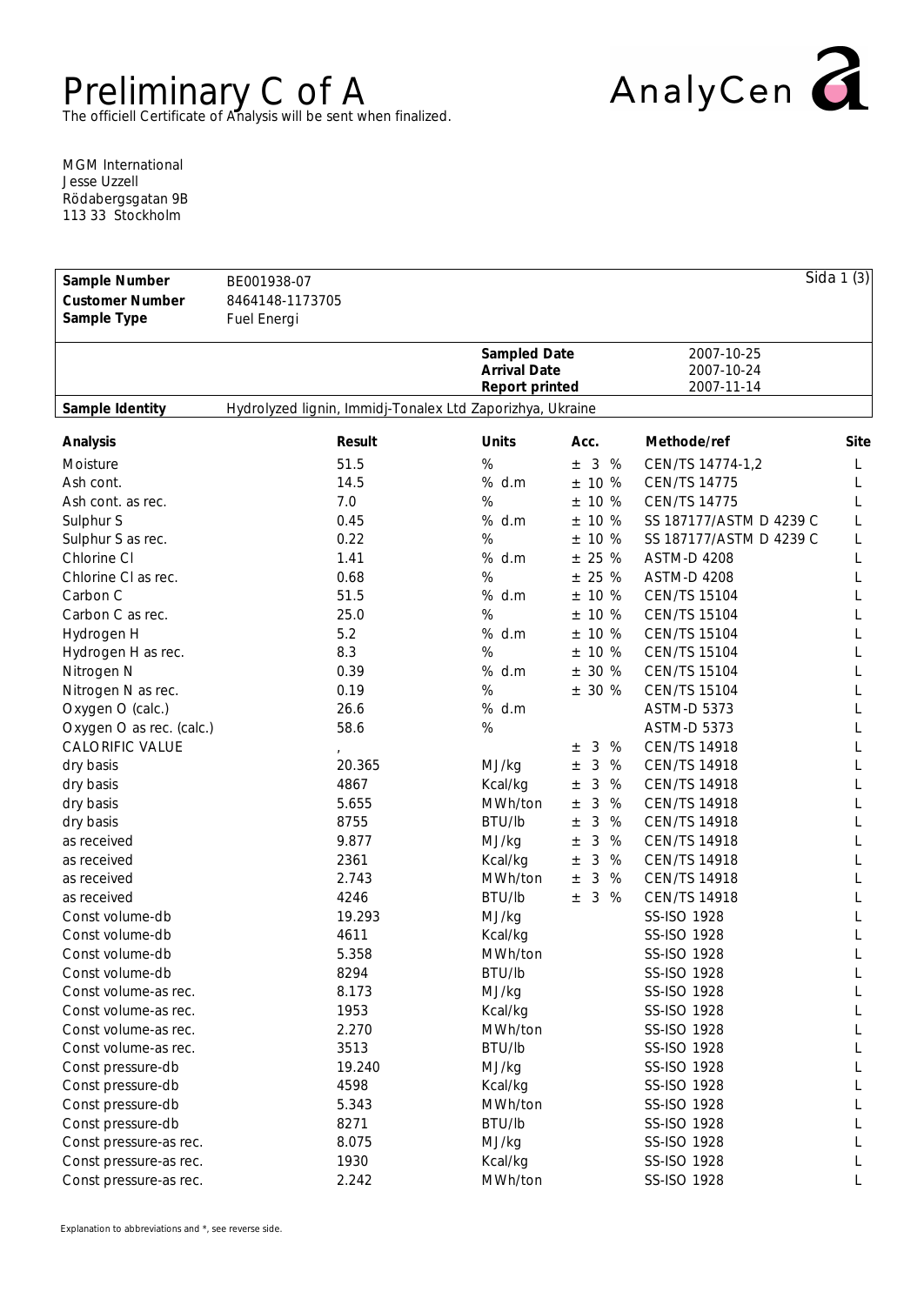## Preliminary C of A<br>The officiell Certificate of Analysis will be sent when finalized.



| Sample Number<br><b>Customer Number</b><br>Sample Type | BE001938-07<br>8464148-1173705<br>Fuel Energi |              |                 |                       | $\overline{S}$ ida 2 $(3)$ |
|--------------------------------------------------------|-----------------------------------------------|--------------|-----------------|-----------------------|----------------------------|
| Analysis                                               | Result                                        | Units        | Acc.            | Methode/ref           | Site                       |
| Const pressure-as rec.                                 | 3471                                          | BTU/lb       |                 | SS-ISO 1928           | L                          |
| Const pressure-db ashfree                              | 22.503                                        | MJ/kg        |                 | SS-ISO 1928           | L                          |
| Const pressure-db ashfree                              | 5378                                          | Kcal/kg      |                 | SS-ISO 1928           |                            |
| Const pressure-db ashfree                              | 6.249                                         | MWh/ton      |                 | SS-ISO 1928           |                            |
| Const pressure-db ashfree                              | 9674                                          | BTU/lb       |                 | SS-ISO 1928           |                            |
| Const volume-db ashfree                                | 22.565                                        | MJ/kg        |                 | SS-ISO 1928           |                            |
| Const volume-db ashfree                                | 5393                                          | Kcal/kg      |                 | SS-ISO 1928           |                            |
| Const volume-db ashfree                                | 6.266                                         | MWh/ton      |                 | SS-ISO 1928           |                            |
| Const volume-db ashfree                                | 9701                                          | BTU/lb       |                 | SS-ISO 1928           |                            |
| Ash fusibility                                         |                                               |              | %<br>5<br>士     | SS-ISO 540            |                            |
| Deformation Temp. DT                                   | 1180                                          | $\mathsf C$  | 5<br>%<br>$\pm$ | SS-ISO 540            |                            |
| Sphere Temp. ST                                        | 1200                                          | $\mathsf C$  | 5<br>%<br>$\pm$ | SS-ISO 540            |                            |
| Hemisphere Temp. HT                                    | 1220                                          | $\mathsf C$  | 5<br>%<br>$\pm$ | SS-ISO 540            |                            |
| Flow Temp. FT                                          | 1240                                          | $\mathsf{C}$ | 5<br>%<br>$\pm$ | SS-ISO 540            |                            |
| Anthimony Sb                                           | < 0.2                                         | mg/kg        | 20 %<br>$\pm$   | NMKL161 mod.; ICP-MS  |                            |
| Anthimony Sb                                           | < 0.21                                        | mg/kg d.m    | ± 20%           | NMKL161 mod.; ICP-MS  | L                          |
| Boron B                                                | < 5                                           | mg/kg        | ± 30 %          | NMKL161 mod; ICP-MS   | L                          |
| Boron B                                                | < 5.2                                         | mg/kg d.m    | ± 30 %          | NMKL161 mod; ICP-MS   | L                          |
| Aluminium Al                                           | 560                                           | mg/kg        | ± 20%           | NMKL161 mod.; ICP-MS  | L                          |
| Aluminium Al                                           | 590                                           | mg/kg d.m    | ± 20%           | NMKL161 mod.; ICP-MS  | L                          |
| Calcium Ca                                             | 15000                                         | mg/kg        | ± 15%           | NMKL161 mod.; ICP-AES | L                          |
| Calcium Ca                                             | 15700                                         | mg/kg d.m    | ± 15%           | NMKL161 mod.; ICP-AES | L                          |
| Iron Fe                                                | 1500                                          | mg/kg        | ± 20%           | NMKL161 mod.; ICP-AES | L                          |
| Iron Fe                                                | 1600                                          | mg/kg d.m    | ± 20%           | NMKL161 mod.; ICP-AES | L                          |
| Potassium K                                            | 550                                           | mg/kg        | ± 10%           | NMKL161 mod.; ICP-AES | L                          |
| Potassium K                                            | 570                                           | mg/kg d.m    | ± 10%           | NMKL161 mod.; ICP-AES | L                          |
| Magnesium Mg                                           | 630                                           | mg/kg        | ± 15%           | NMKL161 mod.; ICP-AES | L                          |
| Magnesium Mg                                           | 660                                           | mg/kg d.m    | ± 15%           | NMKL161 mod.; ICP-AES | L                          |
| Mangan Mn                                              | 92                                            | mg/kg        | ± 15%           | NMKL161 mod.; ICP-AES | L                          |
| Mangan Mn                                              | 96                                            | mg/kg d.m    | ± 15%           | NMKL161 mod.; ICP-AES |                            |
| Sodium Na                                              | 8200                                          | mg/kg        | ± 15%           | NMKL161 mod.; ICP-AES |                            |
| Sodium Na                                              | 8600                                          | mg/kg d.m    | ± 15%           | NMKL161 mod.; ICP-AES | L                          |
| Arsenic As                                             | 1.3                                           | mg/kg        | ± 15%           | NMKL161 mod.; ICP-MS  | L                          |
| Arsenic As                                             | 1.4                                           | mg/kg d.m    | ± 15%           | NMKL161 mod.; ICP-MS  |                            |
| Lead Pb                                                | 8.2                                           | mg/kg        | ± 30 %          | ALC208:902; ICP-MS    | L                          |
| Lead Pb                                                | 8.6                                           | mg/kg d.m    | ± 30 %          | ALC208:902; ICP-MS    |                            |
| Barium Ba                                              | 25                                            | mg/kg        | ± 20%           | NMKL161 mod.; ICP-AES |                            |
| Barium Ba                                              | 26                                            | mg/kg d.m    | ± 20%           | NMKL161 mod.; ICP-AES |                            |
| Cadmium Cd                                             | 0.019                                         | mg/kg        | ± 20%           | NMKL161 mod; ICP-MS   |                            |
| Cadmium Cd                                             | 0.020                                         | mg/kg d.m    | ± 20%           | NMKL161 mod; ICP-MS   |                            |
| Cobalt Co                                              | 0.22                                          | mg/kg        | ± 15%           | NMKL161 mod.; ICP-MS  |                            |
| Cobalt Co                                              | 0.23                                          | mg/kg d.m    | ± 15%           | NMKL161 mod.; ICP-MS  |                            |
| Koppar Cu                                              | 52                                            | mg/kg        | ± 15%           | NMKL161 mod.; ICP-AES |                            |
| Koppar Cu                                              | 54                                            | mg/kg d.m    | ± 15%           | NMKL161 mod.; ICP-AES |                            |